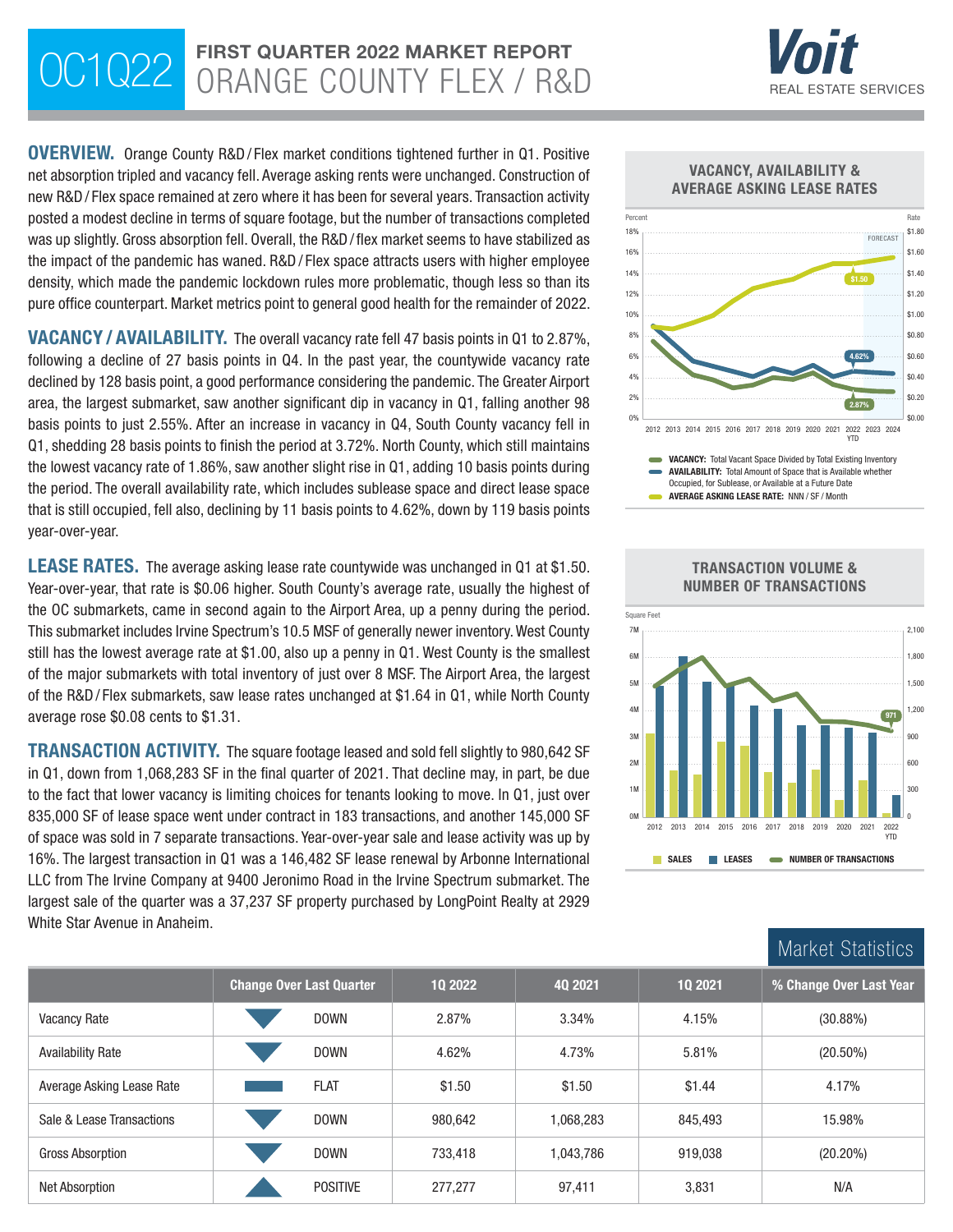# OC1Q22 Flex / R&D

CONSTRUCTION. No new R&D / Flex space is in the construction queue or in the planning stages in the first quarter of 2022. That will keep vacancy moving lower as long as lease and sale activity remains near current levels. If that occurs, asking lease rates should move higher in the coming quarters. It is unlikely that the county will see a significant level of R&D / Flex space anytime soon. Land is scarce and more valuable to multifamily and mixed-use developers. Also, with the intense demand for and short supply of traditional industrial space, lease rates for industrial have almost caught up to those of R&D / Flex space and should narrow the gap by the end of the year.

ABSORPTION. Net absorption for R&D/Flex space was up sharply in Q1, ending the first period with a net gain in occupied space of over 277,277 SF, up from 93,000 SF in Q4 of 2021. South County led the way by posting a net gain of 209,321 SF. The Airport area added a gain of 67,167 SF, while West County added 14,457 SF, offsetting a similar loss in North County. Gross absorption, fell to 733,418 SF in Q1, down from 1,043,786 SF in Q4. The largest move-in of the period was 120,000 SF, a lease to the Orange County Sherriff's Department at 1380 Bell Avenue in Tustin. Rivian Automotive also moved into 70,205 SF at 40 Parker in Irvine Spectrum.

EMPLOYMENT. The unemployment rate in Orange County was 3.7% in February 2022, down from a revised 4.2% in January 2022, and below the year-ago estimate of 7.4%. Employment increased in six sectors: Construction (up 5,200 jobs), professional and business services (up 3,000 jobs), government (up 2,900 jobs), educational and health services (up 2,800 jobs), other services (up 1,300), and manufacturing (up 600 jobs).



# Forecast

The R&D/Flex market should tighten further throughout the year. Leasing activity, lease rates and absorption should stabilize near current levels and no new inventory will be added. Vacancy should see declines in small increments each quarter and lease rates may move slightly higher.

However, as we reported last quarter, there are areas of concern. Inflation spiked again in Q1 to the highest level in 40 years. That has prompted the Fed to end its bond-buying program and implement the first of several expected hikes in its benchmark Fed Funds Rate. Further increases are expected and that will drive up interest rates on commercial property mortgages. How much the Fed's actions will have on the overall economy is still an unknown at this point, but it will certainly be more expensive to do business in 2022.

| Organicoante nanoaotiono     |                         |                    |                         |                             |                                           |
|------------------------------|-------------------------|--------------------|-------------------------|-----------------------------|-------------------------------------------|
| <b>Sales</b>                 |                         |                    |                         |                             |                                           |
| <b>Property Address</b>      | <b>Submarket</b>        | <b>Square Feet</b> | <b>Sale Price</b>       | <b>Buyer</b>                | <b>Seller</b>                             |
| 2929-2931 E. White Star Ave. | Anaheim                 | 37,237             | \$11,635,000            | <b>LongPoint Realty</b>     | <b>Phaarmachem Laboratories</b>           |
| 17942 Cowan                  | <i>Irvine</i>           | 22,380             | \$7,850,000             | East Sunrise Investment LLC | Ingold Family Investments LLC             |
| 8191 E. Kaiser Ave.          | Anaheim                 | 22,102             | \$6,100,000             | Influence Church            | Specialty Restaurant Co.                  |
| 18392 Enterprise Ln.         | <b>Huntington Beach</b> | 18,414             | \$5,850,000             | <b>Troxell Family Trust</b> | <b>Lepak Family Living Trust</b>          |
| 32 Tesla Way                 | Irvine Spectrum         | 16,897             | \$7,250,000             | <b>Silver Music LLC</b>     | Bruce & Rebecca Whiteleather Living Trust |
| Leases                       |                         |                    |                         |                             | * Voit Real Estate Services Deal          |
| <b>Property Address</b>      | <b>Submarket</b>        | <b>Square Feet</b> | <b>Transaction Date</b> | <b>Tenant</b>               | <b>Owner</b>                              |
| 9400 Jeronimo Rd. - Renewal  | Irvine Spectrum         | 146,482            | Feb-2022                | Arbonne International LLC   | The Irvine Company                        |
| 34 Parker                    | Irvine Spectrum         | 126,497            | Feb-2022                | Enevate                     | Northwestern Mutual Life*                 |
| 80 Technology Dr.            | Irvine Spectrum         | 67,940             | Feb-2022                | <b>Planet Innovation</b>    | The Irvine Company                        |
| 51 Discovery - Renewal       | Irvine Spectrum         | 61,761             | Feb-2022                | Thales USA, Inc.            | The Irvine Company                        |
| 50 Technology Dr.            | Irvine Spectrum         | 60,547             | Feb-2022                | Terran Orbital              | The Irvine Company                        |
|                              |                         |                    |                         |                             |                                           |

# Significant Transactions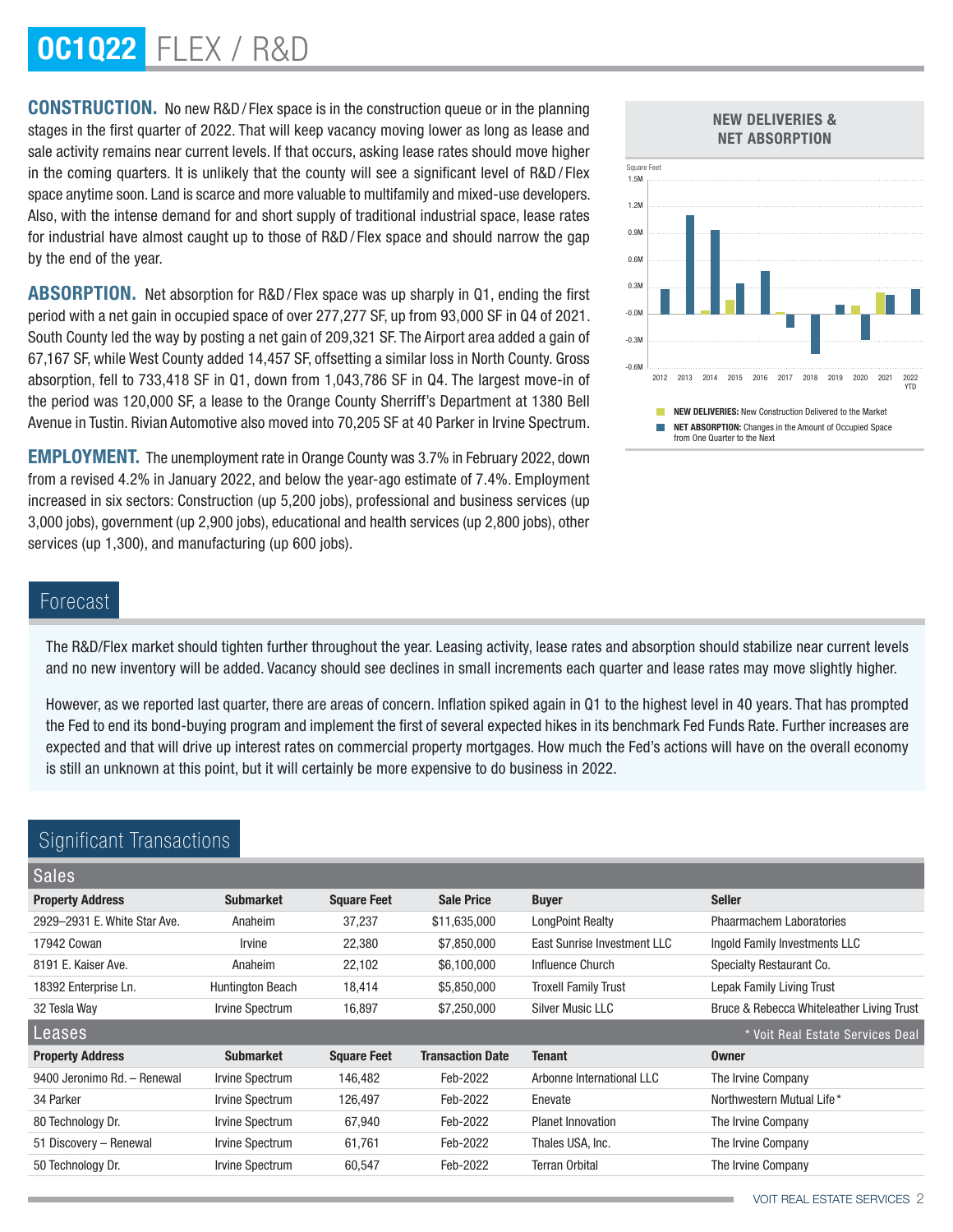# OC1Q22 Flex / R&D

|                                                |                                      | <b>INVENTORY</b>                             |                              |                                         |                                 | <b>VACANCY &amp; LEASE RATES</b> |                                    |                                | <b>ABSORPTION</b>                      |                                           |                                         |                                      |                                    |
|------------------------------------------------|--------------------------------------|----------------------------------------------|------------------------------|-----------------------------------------|---------------------------------|----------------------------------|------------------------------------|--------------------------------|----------------------------------------|-------------------------------------------|-----------------------------------------|--------------------------------------|------------------------------------|
|                                                | <b>Number</b><br>of<br><b>Bldgs.</b> | <b>Net</b><br>Rentable<br><b>Square Feet</b> | <b>Square</b><br>Feet<br>U/C | <b>Square</b><br>Feet<br><b>Planned</b> | <b>Square</b><br>Feet<br>Vacant | <b>Vacancy</b><br>Rate<br>102022 | <b>Square</b><br>Feet<br>Available | Availability<br>Rate<br>102022 | Average<br>Asking<br><b>Lease Rate</b> | <b>Net</b><br><b>Absorption</b><br>102022 | <b>Net</b><br><b>Absorption</b><br>2022 | Gross<br><b>Absorption</b><br>102022 | Gross<br><b>Absorption</b><br>2022 |
| Airport Area                                   |                                      |                                              |                              |                                         |                                 |                                  |                                    |                                |                                        |                                           |                                         |                                      |                                    |
| Costa Mesa                                     | 171                                  | 4,020,410                                    | 0                            | 0                                       | 203,776                         | 5.07%                            | 288,554                            | 7.18%                          | \$1.66                                 | (21, 957)                                 | (21, 957)                               | 82,032                               | 82,032                             |
| <b>Fountain Valley</b>                         | 49                                   | 1,426,272                                    | 0                            | 40,000                                  | 30,414                          | 2.13%                            | 26,966                             | 1.89%                          | \$1.20                                 | (14, 203)                                 | (14, 203)                               | 12,465                               | 12,465                             |
| Irvine                                         | 240                                  | 6,388,912                                    | 0                            | 0                                       | 111,357                         | 1.74%                            | 235,060                            | 3.68%                          | \$1.57                                 | 16,556                                    | 16,556                                  | 111,057                              | 111,057                            |
| Newport Beach<br>Santa Ana                     | 21<br>180                            | 582,303<br>4,580,660                         | 0<br>0                       | $\bf{0}$<br>$\mathbf{0}$                | 34,987<br>68,119                | 6.01%<br>1.49%                   | 34,987<br>67,492                   | 6.01%<br>1.47%                 | \$1.75<br>\$1.59                       | (7, 831)<br>(5, 174)                      | (7, 831)<br>(5, 174)                    | 2,592<br>38,296                      | 2,592<br>38,296                    |
| Tustin                                         | 87                                   | 3,038,213                                    | 0                            | $\bf{0}$                                | 61,525                          | 2.03%                            | 187,491                            | 6.17%                          | \$1.69                                 | 99,776                                    | 99,776                                  | 23,262                               | 23,262                             |
| <b>Airport Area Total</b>                      | 748                                  | 20,036,770                                   | $\pmb{0}$                    | 40,000                                  | 510,178                         | 2.55%                            | 840,550                            | 4.20%                          | \$1.64                                 | 67,167                                    | 67,167                                  | 269,704                              | 269,704                            |
| <b>North County</b><br>Anaheim                 | 178                                  | 5,154,403                                    | 0                            | $\pmb{0}$                               | 140,860                         | 2.73%                            | 163,189                            | 3.17%                          | \$1.60                                 | (23, 432)                                 | (23, 432)                               | 93,961                               | 93,961                             |
| <b>Brea</b>                                    | 56                                   | 1,561,466                                    | 0                            | $\bf{0}$                                | 2,930                           | 0.19%                            | 16,323                             | 1.05%                          | \$1.35                                 | 2,625                                     | 2,625                                   | 7,365                                | 7,365                              |
| <b>Buena Park</b>                              | 29                                   | 906,910                                      | 0                            | $\pmb{0}$                               | 11,094                          | 1.22%                            | 0                                  | 0.00%                          | \$1.05                                 | (1, 224)                                  | (1, 224)                                | 10,770                               | 10,770                             |
| Fullerton                                      | 43                                   | 1,739,290                                    | 0                            | 0                                       | 11,339                          | 0.65%                            | 18,329                             | 1.05%                          | \$1.09                                 | (718)                                     | (718)                                   | 12,965                               | 12,965                             |
| La Habra<br>Orange                             | 10<br>98                             | 187,013<br>2,220,537                         | 0<br>0                       | 0<br>0                                  | $\bf{0}$<br>58,489              | 0.00%<br>2.63%                   | 0<br>71,076                        | 0.00%<br>3.20%                 | \$0.00<br>\$1.46                       | 2,600<br>(7, 778)                         | 2,600<br>(7, 778)                       | 2,600<br>26,779                      | 2,600<br>26,779                    |
| Placentia                                      | 26                                   | 677,575                                      | 0                            | $\bf{0}$                                | 9,376                           | 1.38%                            | 9,376                              | 1.38%                          | \$1.19                                 | 0                                         | 0                                       | 1,200                                | 1,200                              |
| Yorba Linda                                    | 51                                   | 1,488,411                                    | 0                            | 0                                       | 25,514                          | 1.71%                            | 205,323                            | 13.79%                         | \$1.27                                 | 14,259                                    | 14,259                                  | 41,226                               | 41,226                             |
| North County Total                             | 491                                  | 13,935,605                                   | $\pmb{0}$                    | $\pmb{0}$                               | 259,602                         | 1.86%                            | 483,616                            | 3.47%                          | \$1.31                                 | (13,668)                                  | (13, 668)                               | 196,866                              | 196,866                            |
| <b>South County</b>                            |                                      |                                              | 0                            | 0                                       |                                 |                                  |                                    |                                |                                        |                                           |                                         |                                      |                                    |
| Aliso Viejo<br><b>Foothill Ranch</b>           | 44<br>8                              | 1,117,776<br>273,620                         | 0                            | $\pmb{0}$                               | 10,076<br>17,789                | 0.90%<br>6.50%                   | 93,374<br>17,789                   | 8.35%<br>6.50%                 | \$1.41<br>\$1.45                       | 24,680<br>(17, 789)                       | 24,680<br>(17, 789)                     | 7,085<br>$\mathbf{0}$                | 7,085<br>0                         |
| <b>Irvine Spectrum</b>                         | 294                                  | 10,519,447                                   | 0                            | $\bf{0}$                                | 484,215                         | 4.60%                            | 411,741                            | 3.91%                          | \$1.70                                 | 197,524                                   | 197,524                                 | 113,444                              | 113,444                            |
| Laguna Hills                                   | 53                                   | 1,267,929                                    | 0                            | $\bf{0}$                                | 19,508                          | 1.54%                            | 27,830                             | 2.19%                          | \$1.45                                 | (299)                                     | (299)                                   | 15,365                               | 15,365                             |
| Laguna Niguel                                  | 18                                   | 882,685                                      | 0                            | $\mathbf{0}$                            | 9,386                           | 1.06%                            | 13,938                             | 1.58%                          | \$0.00                                 | $\mathbf{0}$                              | 0                                       | $\mathbf{0}$                         | 0                                  |
| Lake Forest                                    | 63                                   | 1,407,596                                    | 0                            | $\bf{0}$                                | 32,472                          | 2.31%                            | 51,452                             | 3.66%                          | \$1.48                                 | 10,613                                    | 10,613                                  | 13,305                               | 13,305                             |
| <b>Mission Viejo</b>                           | 35<br>$\sqrt{3}$                     | 653,821<br>99,200                            | 0<br>0                       | $\mathbf{0}$<br>$\bf{0}$                | 26,464<br>$\pmb{0}$             | 4.05%<br>0.00%                   | 26,725<br>0                        | 4.09%<br>0.00%                 | \$1.49<br>\$0.00                       | (5, 478)<br>22,297                        | (5, 478)                                | 3,344<br>22,297                      | 3,344<br>22,297                    |
| Rancho Mission Viejo<br>Rancho Santa Margarita | 39                                   | 1,438,168                                    | 0                            | 0                                       | 700                             | 0.05%                            | 5,400                              | 0.38%                          | \$1.42                                 | 3,660                                     | 22,297<br>3,660                         | 3,660                                | 3,660                              |
| San Clemente                                   | 60                                   | 1,433,443                                    | 0                            | 0                                       | 95,287                          | 6.65%                            | 132,390                            | 9.24%                          | \$1.57                                 | (19, 075)                                 | (19, 075)                               | 11,582                               | 11,582                             |
| San Juan Capistrano                            | 42                                   | 739,899                                      | 0                            | 0                                       | 42,904                          | 5.80%                            | 44,647                             | 6.03%                          | \$1.84                                 | (6, 812)                                  | (6, 812)                                | 7,163                                | 7,163                              |
| South County Total                             | 659                                  | 19,833,584                                   | $\pmb{0}$                    | $\pmb{0}$                               | 738,801                         | 3.72%                            | 825,286                            | 4.16%                          | \$1.61                                 | 209,321                                   | 209,321                                 | 197,245                              | 197,245                            |
| <b>West County</b><br>Cypress                  | 52                                   | 2,404,255                                    | 0                            | 0                                       | 120,066                         | 4.99%                            | 527,516                            | 21.94%                         | \$1.17                                 | (8, 545)                                  | (8, 545)                                | 7,692                                | 7,692                              |
| Garden Grove                                   | 67                                   | 1,789,637                                    | 0                            | 0                                       | 54,678                          | 3.06%                            | 83,521                             | 4.67%                          | \$1.00                                 | 17,831                                    | 17,831                                  | 29,988                               | 29,988                             |
| <b>Huntington Beach</b>                        | 126                                  | 2,594,757                                    | 0                            | $\mathbf 0$                             | 10,560                          | 0.41%                            | 19,207                             | 0.74%                          | \$1.31                                 | 1,339                                     | 1,339                                   | 19,442                               | 19,442                             |
| La Palma                                       | $\overline{1}$                       | 78,980                                       | 0                            | 0                                       | 78,980                          | 100.00%                          | 78,980                             | 100.00%                        | \$0.76                                 | $\pmb{0}$                                 | 0                                       | 0                                    | $\bf{0}$                           |
| Los Alamitos                                   | 42                                   | 889,337                                      | 0                            | $\mathbf{0}$                            | 9,902                           | 1.11%                            | 9,556                              | 1.07%                          | \$0.00                                 | 3,832                                     | 3,832                                   | 11,269                               | 11,269                             |
| Stanton                                        | $\overline{4}$                       | 88,490                                       | 0                            | $\bf{0}$                                | $\mathbf 0$                     | 0.00%                            | 0                                  | 0.00%                          | \$0.00                                 | $\bf{0}$                                  | 0                                       | 0                                    | 0                                  |
| Westminster<br><b>West County Total</b>        | 17<br>309                            | 464,238                                      | 0<br>$\pmb{0}$               | $\mathbf{0}$<br>$\pmb{0}$               | $\pmb{0}$                       | 0.00%<br>3.30%                   | $\pmb{0}$<br>718,780               | 0.00%<br>8.65%                 | \$0.00<br>\$1.00                       | $\mathbf{0}$                              | $\mathbf 0$                             | 1,212                                | 1,212<br>69,603                    |
| <b>Orange County Total</b>                     | 2,207                                | 8,309,694<br>62,115,653                      | $\mathbf{0}$                 | 40,000                                  | 274,186<br>1,782,767            | 2.87%                            | 2.868.232                          | 4.62%                          | \$1.50                                 | 14,457<br>277,277                         | 14,457<br>277,277                       | 69,603<br>733.418                    | 733,418                            |
| Airport Area                                   |                                      |                                              |                              |                                         |                                 |                                  |                                    |                                |                                        |                                           |                                         |                                      |                                    |
| 10,000-24,999                                  | 518                                  | 8,444,848                                    | 0                            | 0                                       | 271,416                         | 3.21%                            | 309,166                            | 3.66%                          | \$1.59                                 | (9,008)                                   | (9,008)                                 | 104,218                              | 104,218                            |
| 25,000-49,999                                  | 161                                  | 5,397,136                                    | 0                            | 40,000                                  | 164,420                         | 3.05%                            | 382,537                            | 7.09%                          | \$1.50                                 | (23, 240)                                 | (23, 240)                               | 95,786                               | 95,786                             |
| 50,000-99,999                                  | 51                                   | 3,392,342                                    | 0                            | 0                                       | 74,342                          | 2.19%                            | 148,847                            | 4.39%                          | \$1.77                                 | (20, 585)                                 | (20, 585)                               | 69,700                               | 69,700                             |
| 100,000 Plus                                   | 18                                   | 2,802,444                                    | 0                            | 0                                       | $\pmb{0}$                       | 0.00%                            | 0                                  | 0.00%                          | \$0.00                                 | 120,000                                   | 120,000                                 | 0                                    | $\bf{0}$                           |
| <b>North County</b>                            |                                      |                                              |                              |                                         |                                 |                                  |                                    |                                |                                        |                                           |                                         |                                      |                                    |
| 10,000-24,999                                  | 323                                  | 5,179,968                                    | 0                            | 0                                       | 127,964                         | 2.47%                            | 163,951                            | 3.17%                          | \$1.43                                 | (25, 852)                                 | (25, 852)                               | 84,564                               | 84,564                             |
| 25,000-49,999<br>50,000-99,999                 | 121<br>31                            | 4,012,190<br>2,014,159                       | 0<br>0                       | $\pmb{0}$<br>0                          | 104,647<br>26,991               | 2.61%<br>1.34%                   | 133,544<br>39,703                  | 3.33%<br>1.97%                 | \$1.30<br>\$1.05                       | 18,660<br>(6, 476)                        | 18,660<br>(6, 476)                      | 107,560<br>4,742                     | 107,560<br>4,742                   |
| 100,000 Plus                                   | 16                                   | 2,729,288                                    | 0                            | 0                                       | $\pmb{0}$                       | 0.00%                            | 146,418                            | 5.36%                          | \$1.15                                 | 0                                         | $\bf{0}$                                | $\pmb{0}$                            | $\pmb{0}$                          |
| <b>South County</b>                            |                                      |                                              |                              |                                         |                                 |                                  |                                    |                                |                                        |                                           |                                         |                                      |                                    |
| 10,000-24,999                                  | 388                                  | 6,459,167                                    | 0                            | 0                                       | 216,570                         | 3.35%                            | 308,120                            | 4.77%                          | \$1.52                                 | (61, 473)                                 | (61, 473)                               | 55,449                               | 55,449                             |
| 25,000-49,999                                  | 197                                  | 6,565,811                                    | $\boldsymbol{0}$             | $\boldsymbol{0}$                        | 291,794                         | 4.44%                            | 359,346                            | 5.47%                          | \$1.67                                 | 84,928                                    | 84,928                                  | 127,233                              | 127,233                            |
| 50,000-99,999                                  | 61                                   | 4,032,748                                    | 0                            | $\pmb{0}$                               | 230,437                         | 5.71%                            | 157,820                            | 3.91%                          | \$1.62                                 | 59,369                                    | 59,369                                  | 14,563                               | 14,563                             |
| 100,000 Plus                                   | 13                                   | 2,775,858                                    | 0                            | $\pmb{0}$                               | $\pmb{0}$                       | 0.00%                            | $\pmb{0}$                          | 0.00%                          | \$0.00                                 | 126,497                                   | 126,497                                 | $\pmb{0}$                            | $\pmb{0}$                          |
| <b>West County</b>                             |                                      |                                              |                              |                                         |                                 |                                  |                                    |                                |                                        |                                           |                                         |                                      |                                    |
| 10,000-24,999                                  | 217                                  | 3,481,358                                    | 0                            | 0                                       | 59,709                          | 1.72%                            | 76,495                             | 2.20%                          | \$1.13                                 | (8,669)                                   | (8,669)                                 | 26,219                               | 26,219                             |
| 25,000-49,999<br>50,000-99,999                 | 61<br>27                             | 2,077,910<br>1,878,953                       | 0<br>0                       | $\pmb{0}$<br>$\bf{0}$                   | 75,658<br>138,819               | 3.64%<br>7.39%                   | 187,957<br>138,819                 | 9.05%<br>7.39%                 | \$1.14<br>\$0.79                       | 29,757<br>(6,631)                         | 29,757<br>(6,631)                       | 43,384<br>$\pmb{0}$                  | 43,384<br>0                        |
| 100,000 Plus                                   | $\overline{4}$                       | 871,473                                      | 0                            | $\bf{0}$                                | $\pmb{0}$                       | 0.00%                            | 315,509                            | 36.20%                         | \$0.00                                 | $\pmb{0}$                                 | 0                                       | $\pmb{0}$                            | $\pmb{0}$                          |
| <b>Orange County</b>                           |                                      |                                              |                              |                                         |                                 |                                  |                                    |                                |                                        |                                           |                                         |                                      |                                    |
| 10,000-24,999                                  | 1,446                                | 23,565,341                                   | 0                            | 0                                       | 675,659                         | 2.87%                            | 857,732                            | 3.64%                          | \$1.50                                 | (105,002)                                 | (105,002)                               | 270,450                              | 270,450                            |
| 25,000-49,999                                  | 540                                  | 18,053,047                                   | 0                            | 40,000                                  | 636,519                         | 3.53%                            | 1,063,384                          | 5.89%                          | \$1.50                                 | 110,105                                   | 110,105                                 | 373,963                              | 373,963                            |
| 50,000-99,999<br>100,000 Plus                  | 170<br>51                            | 11,318,202<br>9,179,063                      | 0<br>$\bf{0}$                | 0<br>$\pmb{0}$                          | 470,589<br>$\bf{0}$             | 4.16%<br>0.00%                   | 485,189<br>461,927                 | 4.29%<br>5.03%                 | \$1.56<br>\$1.31                       | 25,677<br>246,497                         | 25,677<br>246,497                       | 89,005<br>$\bf{0}$                   | 89,005<br>0                        |
| <b>Orange County Total</b>                     | 2,207                                | 62,115,653                                   | $\mathbf{0}$                 | 40,000                                  | 1,782,767                       | 2.87%                            | 2,868,232                          | 4.62%                          | \$1.50                                 | 277,277                                   | 277,277                                 | 733,418                              | 733,418                            |
|                                                |                                      |                                              |                              |                                         |                                 |                                  |                                    |                                |                                        |                                           |                                         |                                      |                                    |

This survey consists of buildings greater than 10,000 square feet. Lease rates are on a triple-net basis.

E